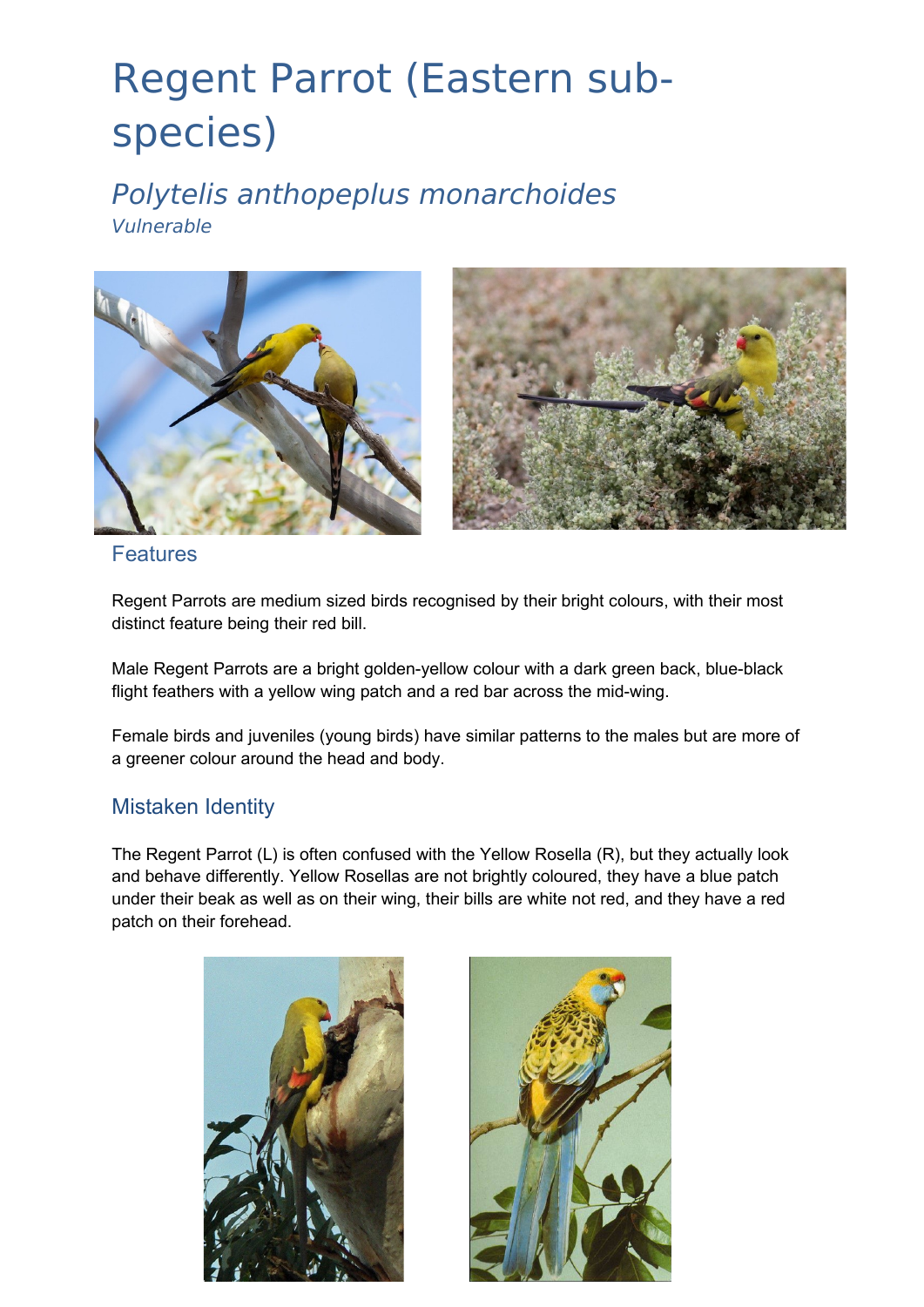Regent Parrots generally like to move around in flocks ranging in size from just a few birds to over 100. Their flight is fast and direct, and they tend to call out to each other as they fly. Listen to their call here:<https://www.youtube.com/watch?v=Hj3CNr2iIGk>

Yellow Rosellas fly more slowly and with an undulating motion. They are usually seen in pairs, or if in a small group they tend to interact with each other in a noisy manner. Listen to their call here: <https://www.youtube.com/watch?v=NP9dqfKKIE0>

#### **Diet**

Regent Parrots like to feed on seeds, buds, flowers and sometimes insect larvae. Some of their favourite foods include ruby saltbush (*Enchylaena tomentosa*), flat-top saltbush (*Atriplex lindleyi*), *Maireana sp.* and *Roepera fruticulosa* (formally *Zygophyllum sp*.)

Flocks of male Regents have been known to travel over 12km to forage for food and bring it back to their nest sites to feed their chicks.

#### **Habitat**

The Regent Parrot has three essential habitat requirements: nest trees, foraging areas and well foliaged flight corridors between these different areas.

During the South Australian breeding season (August – November), Regents nest in the hollows of mature River Red Gums along the River Murray between Chowilla and Swan Reach.

The female will lay her eggs inside the tree hollow where she will incubate them for around 22 days. After hatching, the chicks need to be fed for up to 6 weeks. The male Regent will feed the incubating female for 3 weeks and then the female and nestlings for 2 weeks, before the female joins him to feed nestlings until they fledge.

During the non-breeding season, the adult birds will take their young out to mallee areas north and south of the River where they gather in flocks. The young birds will not return to the river until they reach maturity which is over 2 years of age.



Female Regent Parrot Male Regent



Parrot